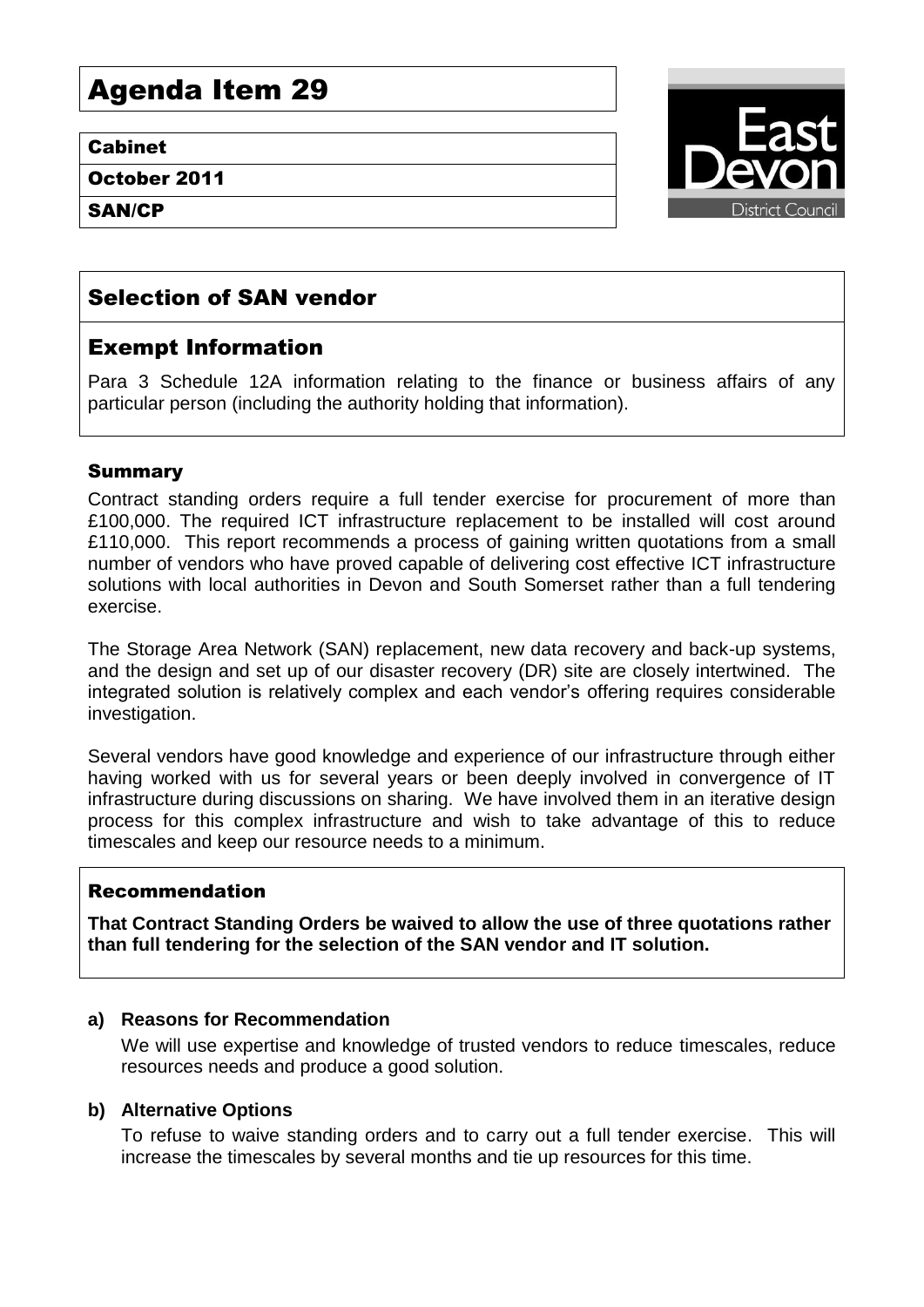#### **c) Risk Considerations**

Risks of not gaining best value for the council are mitigated by:

- Gaining an independent expert view of the three final quotations
- Negotiations with each vendor as the final designs solution are honed

#### **d) Policy and Budgetary Considerations**

The budget for the SAN replacement and DR site exists in the capital budget. The DR site upgrade need is identified as a key risk.

#### **e) Date for Review of Decision**

N/A

#### 1 IT infrastructure issues the council is now facing

1.1 Maintenance… The current storage area network (SAN) was installed in 2005 and has been running 24hours a day for over 6 years. The product is no longer manufactured by the supplier and the annual maintenance costs, currently £16,000, are expected to increase over the next few years as the availability of spare parts becomes limited.

1.2 Capacity… The current SAN has very limited capacity and will not be sufficient to accommodate the growth of data that needs to be stored beyond the very short term. With the current growth pattern in data storage the SAN will run out of space in a matter of months. Plans to increase the use of scanning for paper documents will require more disk capacity than the SAN is able to provide. Most of the data is linked to our databases and not suitable for moving in outsourced storage, or "the cloud" as it is now known.

1.3 Backups… As the amount of data increases, the amount of time taken to backup the data increases. Because we rely on tapes for backups, which are slow, we are running out of time to backup the data. The daily backups, done overnight, take 10 hours to complete and the full weekly backups take nearly 48 hours to complete. Without changing our approach we will soon run out of time to do the backups outside of business hours. The impact will be that backups start running during business hours, which will slow down the IT systems, or we will have to reduce the frequency of the backups and this will increase the likelihood of data loss.

1.4 Disaster Recovery… The council's ability to recovery IT systems in response to a disaster is weak, and this has been highlighted in several recent audit reports. The current process relies on recovery of data from tape which is slow and prone to errors. We are also paying £12,000 per year for an equipment offload contract to supply equipment to us in the event of a disaster.

1.5 Compatibility… Several IT projects, including plans to improve data backups and Disaster Recovery, are dependent on upgrading our virtual server infrastructure. The new virtual server infrastructure is not compatible with the current SAN.

#### 2 The solution

2.1 The acquisition of a new clustered SAN facility which will use a data link between the Knowle and the Business Centre at Honiton to replicate data from one site to the other. The clustered SAN will comprise of a separate disk storage unit at each site copying data from the Knowle to Honiton via the new Devon Wide Area Network. Additional server infrastructure will be installed at the Honiton site which will become operational in the event of a disaster recovery situation.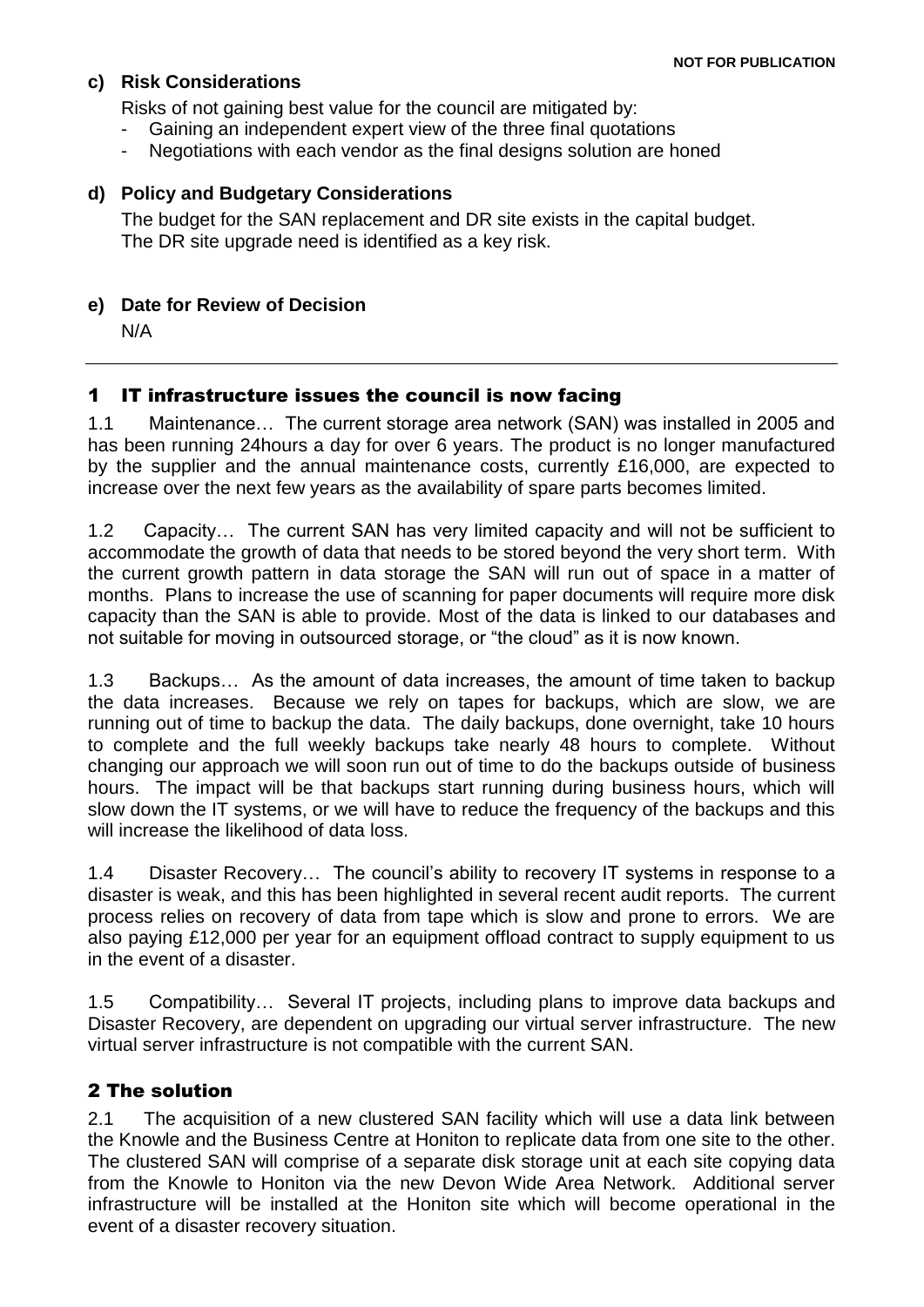2.2 Maintenance. The new SAN will be a model in current production which will have 3 years of maintenance included in the acquisition costs. This will remove the increasing maintenance costs of the existing SAN.

2.3 Capacity. The new SAN will have sufficient capacity to accommodate our growing needs for storage. The SAN will go live with 33% spare capacity on the installed disks and spare shelf space capacity to accommodate 100% more disk capacity as and when required.

2.4 Backups. The data copied from the Knowle to Honiton will act as the backup copy. This will remove the need to backup data onto tape each night. This will mean that we can extend the availability of our systems closer to 24x7 and without the risk of nightly backups affecting performance.

2.5 Disaster Recovery. As a copy of data will be available at Honiton a full DR capability will be available. In the event we need to invoke a DR plan the systems at Honiton will become the live operation, having access to data that is, at most 8 hours out of date from the live copy. We will not need to pay the annual £12,000 for equipment offload contract.

2.6 Compatibility. The new SAN will be compatible with the current virtualisation technology. This means that current and future IT projects are less likely to be obstructed by unsupported technology.

#### 3 Procurement method

The overall solution involves "gluing together" a number of discrete complex hardware components using software and there are many ways of achieving the desired result.

We have been is discussion with a number of vendors over the past 6 months to understand what is possible (and not possible) within our budget. The vendors were those who already supplied us, other Devon authorities or South Somerset.

The design process was iterative and involved frequent changes and comparisons between each vendor's offering until a solution began to emerge that was a reasonable compromise between affordability and functionality.

Rather than restart the process with a full tendering exercise it is proposed to take final quotations from the three remaining vendors and select the best. The aim is to have the storage solution in place by end December with the DR completed by April 2012.

#### Legal Implications

If members agree that standing orders be waived so that the procurement exercise is limited to the three suppliers discussed in the report it is recommended that selection criteria for the successful tenderer are agreed in advance in the normal way so that the process is transparent and auditable. It is also suggested that the tenders received are benchmarked against other market data available –for example government procurement frameworks [if available] so that value for money from this limited tendering exercise can be independently established, if at all possible. It is not clear from the report whether there are financial or legal implications from exiting any existing contracts; if there are these should be assessed before any decision is taken on the new contract.